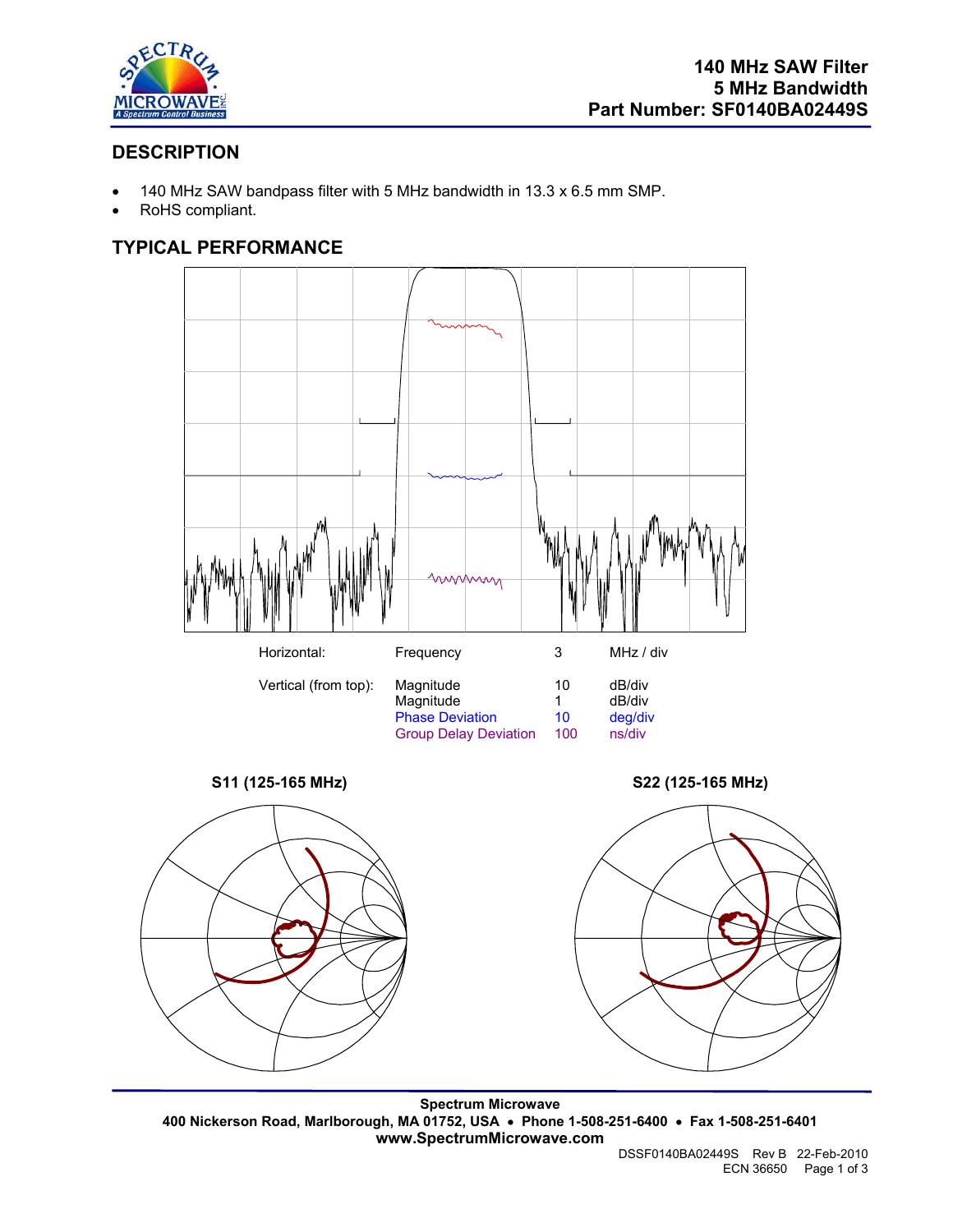

## **SPECIFICATION**

| <b>Parameter</b>                            | Min    | <b>Vp</b> | Max            | <b>Units</b> |
|---------------------------------------------|--------|-----------|----------------|--------------|
| Center Frequency (Fc) <sup>1</sup>          |        | 140.00    |                | <b>MHz</b>   |
| Insertion Loss <sup>2</sup>                 |        | 12.0      | 13.5           | dВ           |
| Lower 1dB Band Edge                         |        | 137.26    | 137.55         | <b>MHz</b>   |
| Upper 1dB Band Edge                         | 142.45 | 142.86    |                | <b>MHz</b>   |
| Lower 3dB Band Edge                         |        | 136.96    | 137.35         | <b>MHz</b>   |
| Upper 3dB Band Edge                         | 142.65 | 143.14    |                | <b>MHz</b>   |
| Lower 30dB Band Edge                        | 136.00 | 136.17    | $\blacksquare$ | <b>MHz</b>   |
| Upper 30dB Band Edge                        |        | 143.88    | 144.00         | <b>MHz</b>   |
| Passband Ripple <sup>3</sup>                |        | 0.42      | 0.7            | dB p-p       |
| Phase Ripple <sup>3</sup>                   |        | 1.3       | 3              | deg p-p      |
| Group Delay Variation <sup>3</sup>          |        | 30        | 50             | ns p-p       |
| Rejection <sup>2</sup>                      |        |           |                |              |
| (70 to 125 MHz)                             | 50     | 55        |                | dB           |
| (125 to 135.5 MHz)                          | 43     | 47        |                | dB           |
| (144.5 to 155 MHz)                          | 43     | 47        |                | dВ           |
| (155 to 210 MHz)                            | 40     | 44        |                | dB           |
| <b>Temperature Coefficient of Frequency</b> |        | $-23$     |                | ppm/°C       |
| <b>Ambient Temperature</b>                  |        | 25        |                | $^{\circ}$ C |
| System Source and Load Impedance            |        | 50        |                | Ω            |

Notes: 1. Defined as the average of the lower and upper 3 dB frequencies.

2. All dB levels are defined relative to the insertion loss.

3. Defined over 137.88 to 142.12 MHz.

### **MAXIMUM RATINGS**

| Parameter                        |     | Max | uma                   |
|----------------------------------|-----|-----|-----------------------|
| Storage Temperature Range        | -40 | +85 | $\tilde{\phantom{a}}$ |
| Input Power Level                |     | +13 | dBm                   |
| DC Voltage Between Each Terminal |     | 15  |                       |

### **MATCHING CIRCUIT**



Notes:

1. Recommend +/-2% tolerance inductors, Q=40 minimum.

2. Component values shown are for reference only and may change depending on board layout.

**Spectrum Microwave 400 Nickerson Road, Marlborough, MA 01752, USA** • **Phone 1-508-251-6400** • **Fax 1-508-251-6401 www.SpectrumMicrowave.com**